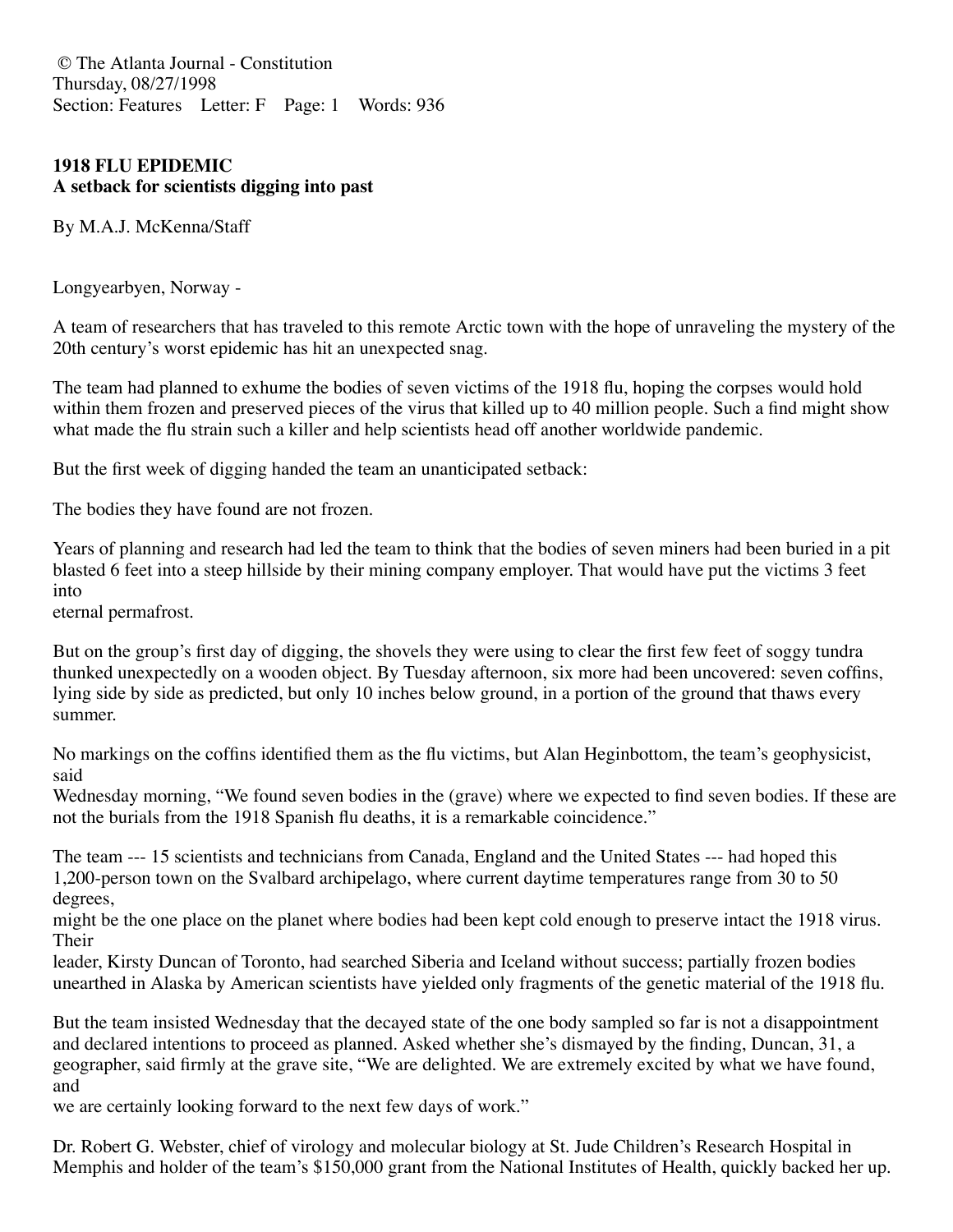"We have been planning this for five years; to begin to get samples was really thrilling," he said. "But the experiment for me in a sense doesn't start until we get back into the lab. We have the tools to get answers from these samples, but you are going to have to be patient with us, because it will probably take months."

Team members acknowledged that the virologists they have recruited to analyze the miners' tissues may be able to

find only broken segments of the 1918 flu's genetic blueprint rather than the complete genetic code they had hoped

for. Still, with the approximately 100 grams of material they took late Tuesday, the team can perform a sophisticated genetic copying technique known as polymerase chain reaction, or PCR. "We have enough to do PCR

from now till kingdom come," said Dr. Rod Daniels of the National Institute for Medical Research outside London.

The body whose coffin was opened late Tuesday --- and cannot be identified by marks on the coffin or by features

of the corpse --- was so obviously decayed that the group decided to forgo the elaborate infection precautions they

had planned on, at least for now. Last week, they laboriously unloaded high-level protective gear from the two 40-foot containers at the base of the cemetery hill: complete "spacesuits," self-contained air supplies and sharp-edged biopsy tubes specially designed by Daniels' laboratory.

Instead, the autopsy team agreed to wear only eye protection, masks, gloves and splatter-proof Tyvek suits "rather

than the full Monty," Daniels said.

The team's agreement that opening the bodies poses no risk of releasing live virus may change its plans for the samples once the trip is completed.

Previously, the researchers had recruited highly secured and safe labs in England, the United States and Canada to

do the work, with some samples being shared with Norwegian health authorities in Oslo. Now, they said, such caution might not be necessary.

"We'll have to wait and see what we get," said Webster, who had planned to take his samples to Memphis before taking them to Fort Detrick outside Washington. "We can't decide before we have all the answers."

Meanwhile, the team has rearranged the next few days' plans to accommodate the surprising discovery. Though the members have partially unearthed all seven coffins (one of which they agreed not to open in deference to surviving relatives), their next step will be to switch gears: They will continue excavating until they penetrate the permafrost, looking for where other evidence -- possibly even more coffins -- may lie.

Since they have promised not to remove the coffins, that will require tunneling down at an angle through the sodden ground, in a channel wide enough to admit the jackhammers necessary to tackle the lower frozen sections.

© The Atlanta Journal - Constitution Thursday, 08/27/1998 Section: Features Letter: F Page: 6 Words: 458

# **With new discoveries come new hurdles for pathologists**

By M.A.J. McKenna/Staff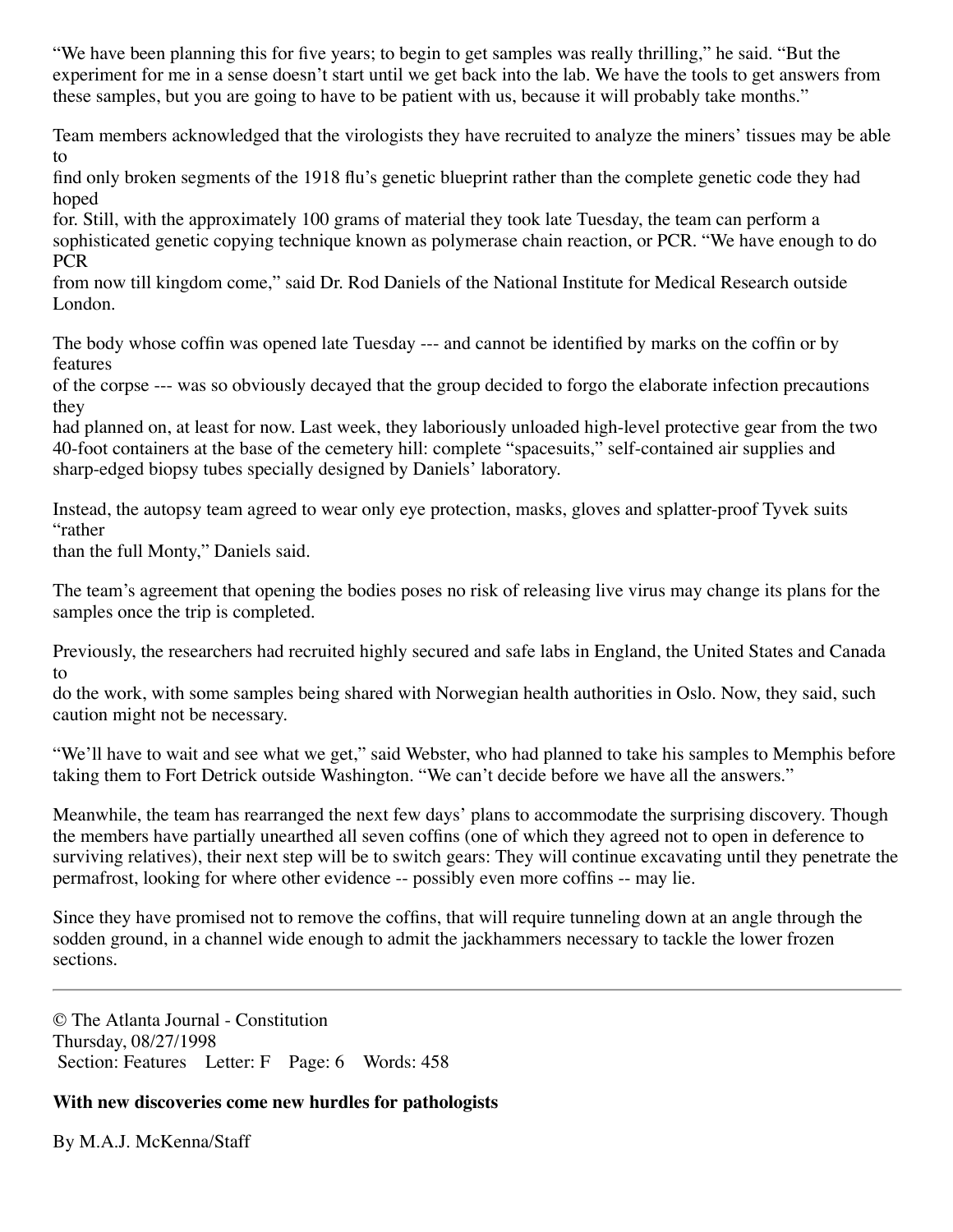Longyearbyen, Norway -

The pathologists who came to the Arctic to autopsy victims of the 1918 flu were expecting obstacles: a possibly living disease organism, cumbersome protective gear, the difficulty of cutting safely into 80-year-old frozen human

flesh.

With the discovery that the bodies lie close to the surface, a fresh set of hurdles has taken their place.

"We're on our hands and knees in a ditch that keeps filling up with icy water," said Dr. Charles Smith, a Toronto forensic pathologist who leads the autopsy team. "There's three of us down there, the opening is so narrow only one

of us can get a hand in at a time, we've got miners' lamps strapped to our heads, and the water keeps filling our boots."

The body Smith found when he opened an unlabeled coffin late Tuesday afternoon had been reduced by time and the flow of glacial meltwater through the coffin to fragile, spongy bone with some tissue --- "soft, black, goopy material," according to Smith --- still attached.

The team came to Longyearbyen with a long list of body sites from which they would take samples: Lungs, heart,

trachea, abdomen, brain. But no individual organs can be identified in what remains of the tissue.

"All the bones are there, so we know that when we are taking tissue around the ribs or along the vertebral column,

we are where the remnants of lung tissue would be," Smith said. "We're dealing with an acid environment, so the

bones have started to decalcify. If you applied a bit of pressure to a flat bone such as the pelvic bone, you could bend it."

All seven of the dead miners are known to have been young, strong men, still in their 20s and used to spending much of the year outside as farmers or fishermen. One confirmation of their health, Smith said, is that the teeth of

the newly discovered bodies were intact and have survived demineralization and decay.

"We have archived some of the teeth, so that if they were needed for DNA studies, for instance, we will be able to

use them," he said.

The team is using standard field autopsy tools: scalpel, trowel and spatula. Its members have removed the lid from

the upper half of the coffin, but since the sides have collapsed from ground movement and water pressure, that has

given them only a narrow slot in which to work.

The most surprising discovery, Smith said, was that the body initially appeared shrink-wrapped: not with a fabric shroud, as would have been customary, but with newspapers that have softened and become incorporated into the flesh. Few whole sheets remain, he said, but some of the fragments are legible.

"To us, it may just be hunks of wet newspaper," he said, "but to archivists and people who can retrieve the information from such material, it may be a gold mine."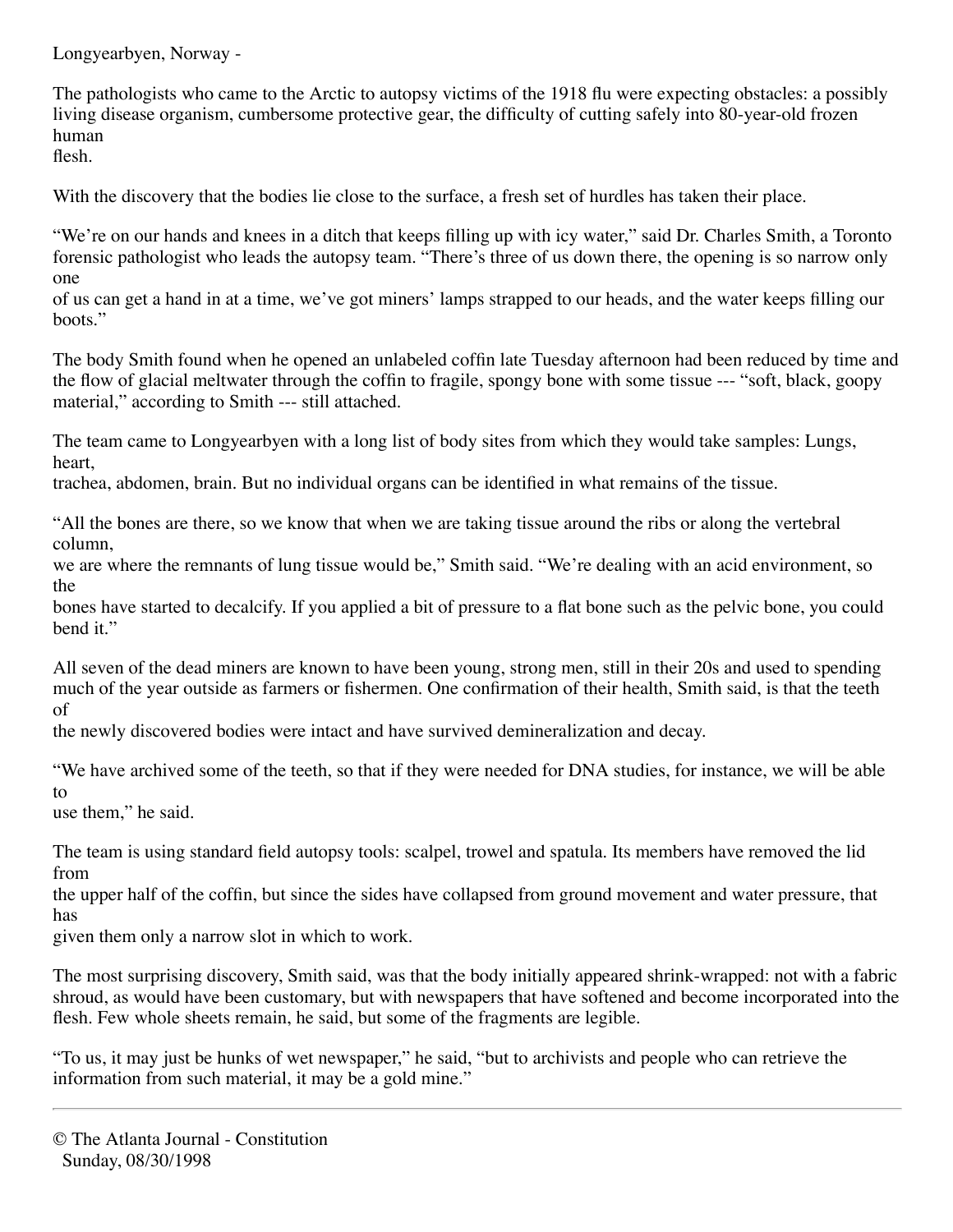Section: Reader Letter: O Page: 6 Words: 1046

#### **ScienceWatch KID GLOVES for a KILLER Scientists hunting the deadly 1918 flu virus think the risk is low --- but they're taking no chances.**

By M.A.J. McKenna/Staff

Longyearbyen, Norway -

An international team of scientists that began exhuming the bodies of victims of the 1918 influenza pandemic here

this month, in an effort to understand why the virus was such a killer, has been preparing for more than a year.

Yet despite all its research, the team was unable to answer one key question: How risky is this project?

Could the exhumations place the researchers at risk of being infected with the long-entombed deadly flu strain, which killed up to 40 million people worldwide in 1918, or could its release back into the world pose a larger public

health risk?

They knew from the work of rival scientists that viral fragments can be found even in badly preserved bodies. This

week they found seven such bodies in Longyearbyen's cemetery; keeping to agreements they made with family members and authorities, they took tissue samples from six.

The chance of releasing a still-infectious virus appeared low enough that they relinquished the high-level protective

gear they'd brought as a precaution. But because the full risks are unknown, plans to send the samples to labs with

the highest levels of biosafety protection still stand.

Participating in those decisions was a team member uniquely equipped to estimate the chances and risks to the scientists and the public.

"The risk is very small," said Dr. Peter Lewin of Toronto. "But it is not zero."

Out of the 15 expedition members, who include pathologists and experts in viral behavior, Lewin may be the best

qualified to make that guess. He is one of relatively few world experts in medical archaeology, which analyzes the

diseases and causes of death of long-dead bodies. As early as 1985, he predicted in a medical journal that viruses in

bodies buried and frozen for generations could pose a threat today.

By training, the burly, strong-featured doctor is a molecular biologist and pediatrician; his office in Toronto's university district, decorated with Inuit art and his many honorary degrees, is full of books and toys to distract nervous young patients. Those he sees in his off-hours seldom need such calming: Most of them have been dead for centuries.

Lewin, now 63, was born in Jerusalem when it was still a territory of the British Empire and was raised in Alexandria, Egypt, the intellectual capital of the pre-Christian world; his father was a captain in the Royal Army Medical Corps. It was an upbringing seemingly designed to foster a fascination with the ancient world and its problems, but Lewin didn't indulge his interest until 1966, seven years after graduating from medical school at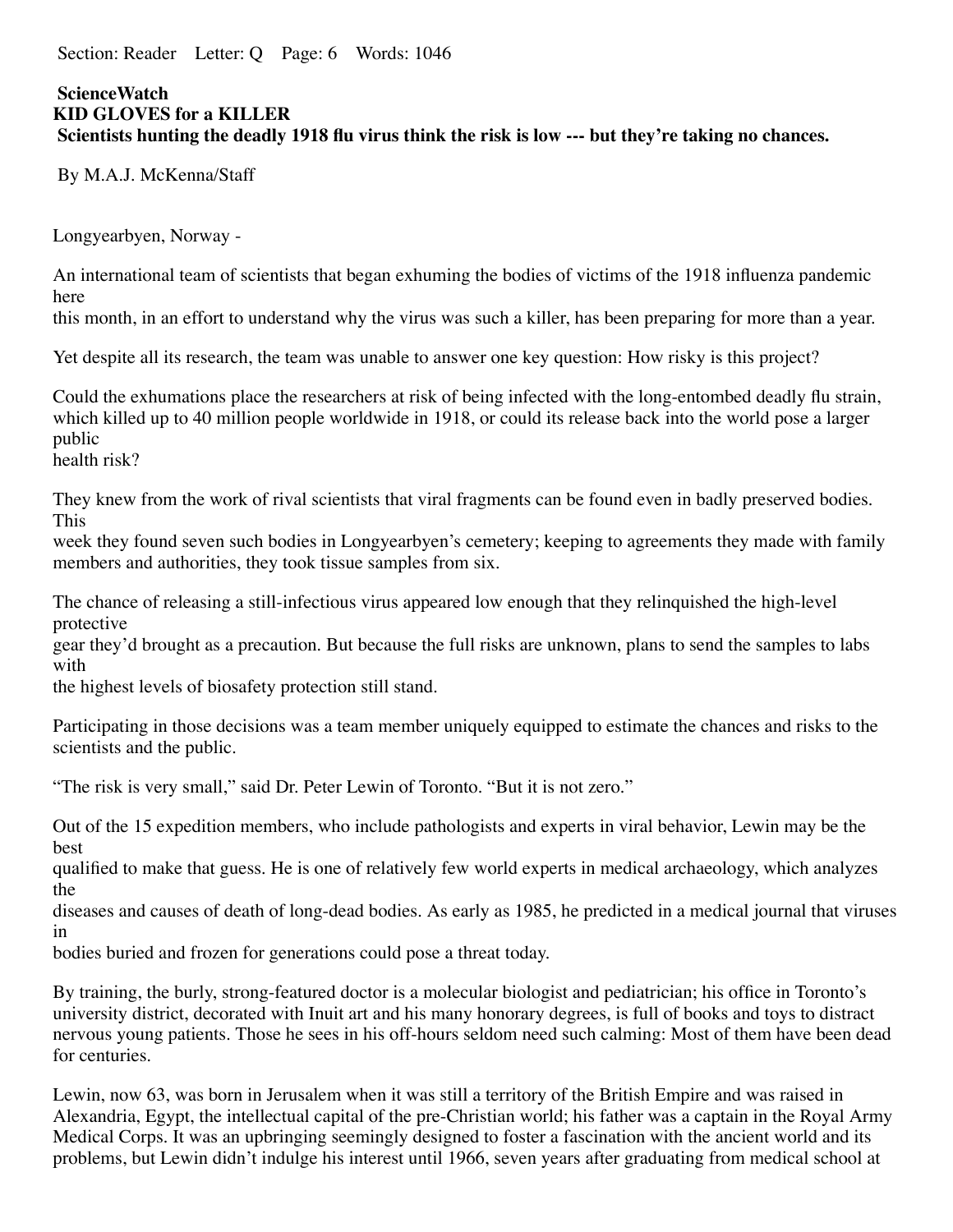the University of London.

He was offered the chance to examine, under an electron microscope, skin from the mummified hand of a young Egyptian girl. To his surprise, he found that the outer structures of skin cells had survived the millenniums; if inner

components such as mitochondria and nuclei were intact, he argued, the girl's DNA might be recoverable. (And he

was right: In 1985, a Swedish scientist named Svante Paabo successfully cloned DNA from the skin of a mummified baby dead for 2,400 years.)

Lewin went on to apply the newest medical technologies to ancient medical problems. In 1977, he was the first to

use a CT scan on a mummy, proving that a 14-year-old boy named Nakht, who died 3,200 years ago from cirrhosis of the liver, was infested with pork tapeworm --- a disease that no longer exists in Egypt because Muslim

dietary laws forbid the eating of pigs. In 1979, along with researchers at the Centers for Disease Control and Prevention, he proved that skin eruptions on the mummy of Pharaoh Ramses V, who died in 1145 B.C., contained

fragments of smallpox. And in 1994, he and several colleagues used a three-dimensional computer portrait, made

from more than 300 CT scans, to solve the death of a priestess named Djedmaatesankh whose body lies in the Royal Ontario Museum. The reassembled image, created without removing the mummy from her elaborately painted case, revealed a gaping hole in her upper jaw --- a massive dental abscess that probably spilled infection into

her bloodstream and caused her death.

Lewin's work attracted the attention of Kirsty Duncan, the driven young Canadian professor who organized the Longyearbyen expedition; she asked Lewin to join the team. And his research had whetted his appetite for an encounter with a bug that might, as he predicted 13 years ago, still prove a present threat.

"The chance is very small" that the 1918 virus will still be infectious, Lewin said. "But it is possible. So we will not take any chances."

The team hopes that any virus it finds has not been broken apart by chemicals that cells release at death; the key to

understanding the 1918 virus' virulence lies in the original arrangement of its amino acids, which no scientist has

ever seen because flu viruses weren't identified until 1933. But while the scientists want the virus to be intact, they

also want it to be dead --- that is, no longer capable of infecting cells to reproduce. A viable virus is unlikely but not

impossible; smallpox, for instance, has survived both freezing and drying.

So have some types of bacteria, which could prove vital to understanding the 1918 pandemic. Lewin is working on a hypothesis that the flu's vicious effects may have been caused by simultaneous infection with bacteria -- possibly Haemophilus influenza, which was originally but incorrectly thought to be the cause of flu, or another, still

unidentified bug.

"Even if we cannot recover the flu virus, I think some of these bacteria may be viable" in the Longyearbyen bodies, he said.

If Lewin is correct and the bodies contain both bacteria and flu virus, that finding will do more than explain the mysteries of 1918 or help scientists prevent a similar worldwide flu epidemic --- the primary goals of the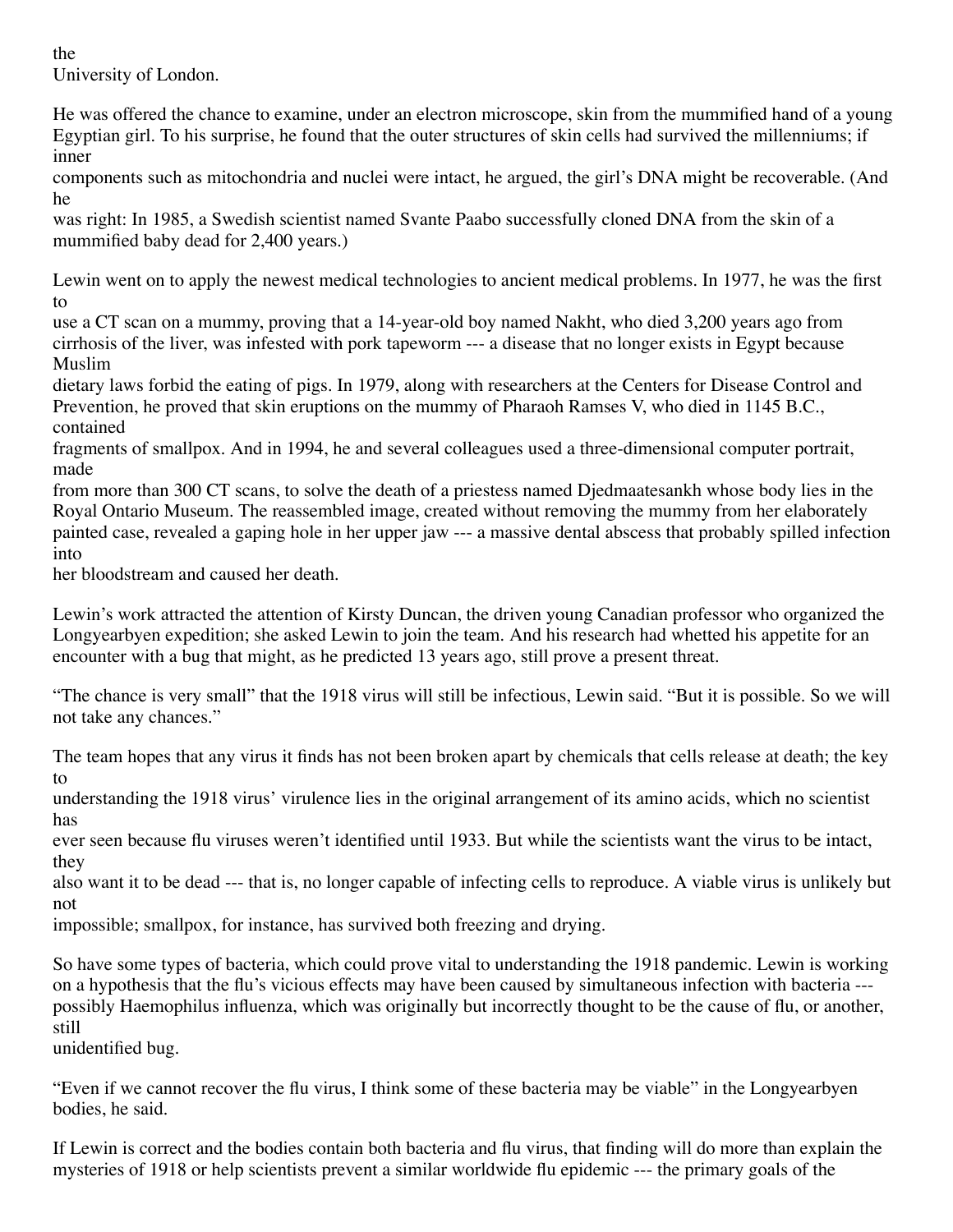expedition. By demonstrating the degree to which viruses and bacteria can persevere through burial, freezing and decay, the effort will provide a present-day warning. "It will tell us that there is a danger of infectious agents surviving in permafrost," he said. "Because with global warming, cemeteries in Siberia and the Canadian Arctic are

rising and bodies are being exposed. And they may become a public health danger."

© The Atlanta Journal - Constitution Saturday, 08/29/1998 Section: News Letter: A Page: 10 Words: 956

## **Search for 1918 virus particles has quick conclusion Unexpected findings: Decayed bodies and a collapsing trench compromised safety.**

By M.A.J. McKenna/Staff

Longyearbyen, Norway -

Less than a week after they began digging, scientists searching for the cause of the 1918 flu in bodies buried in a cemetery here have ended their exhumation efforts and begun filling in their trench.

The international team of researchers this week found seven bodies where they expected to find them, but far closer to the surface than they'd hoped. They had intended to continue digging beneath those coffins in case other

burials lay below. But they abandoned that plan Friday after taking samples from six of the seven bodies, when the

sides of the pit they had dug began to collapse.

"We said we would do this safely, and we could no longer do it safely," said Kirsty Duncan of Toronto, the 31-year-old team leader, who hoped the bodies would hold the virus that caused the worldwide influenza pandemic

of 1918, the century's worst epidemic. "The climatic conditions were against us."

Duncan and the other expedition members --- a mix of American, Canadian and British virologists, biologists and

experts in forensic pathology --- came to this remote archipelago in hopes of excavating the bodies of seven flu victims from the permanently frozen ground that underlies most of the Arctic. Their hope was that particles of the

virus might remain frozen and preserved in the bodies, giving scientists the opportunity to study it.

Earlier this week, they achieved some of that goal: They found the bodies within the confines of a grave blasted into the hillside by dynamite late in 1918. But instead of being six feet below ground and embedded in the permafrost the bodies were only 10 to 12 inches below the surface; instead of intact, they were substantially decayed.

Duncan challenged the perception that finding the bodies close to the surface and partially decayed was a disappointment to herself or her team.

"They weren't in the permafrost, but they were in the active layer" the portion of the ground that thaws and refreezes each year, she said. "The aim of this project was (retrieving) soft tissue samples. We recovered soft tissue

samples. We are so excited that now we can move into the next, laboratory analysis phase."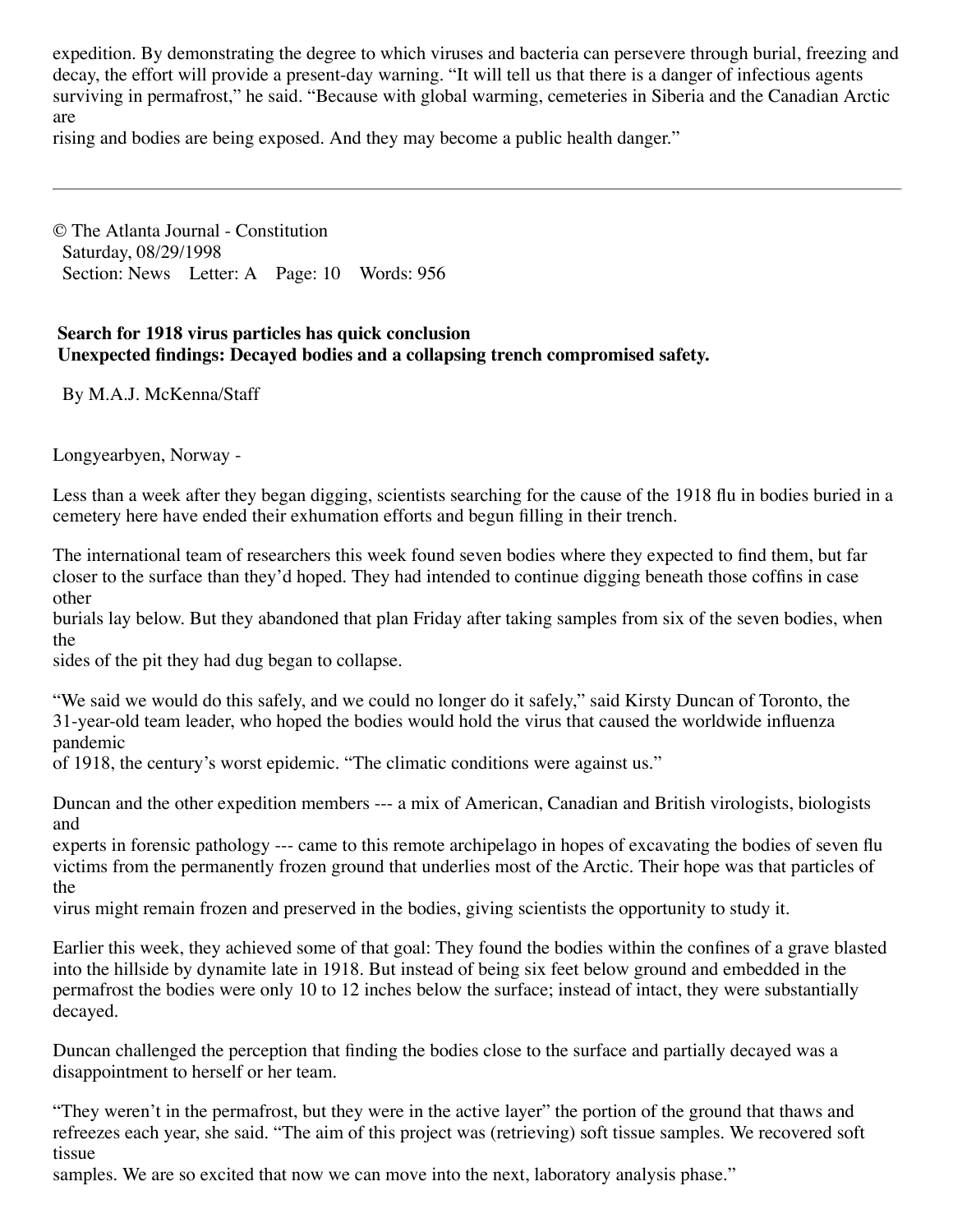The samples will go to London and Washington laboratories, with the highest levels of safety protection, as originally planned, said John Oxford, a London virologist on the team. Although the virus may have broken into inert fragments during the bodies' decomposition, researchers hope they will be able to subject it to the genetic analyses necessary to help understand what made the strain so virulent.

That process, however, will require making making millions of copies of the virus' genetic material. And that may

increase the risks of handling it, so researchers are continuing to handle the material carefully.

The team's own observations of the soil texture this week, as well as surveys done last year with

ground-penetrating radar, suggested the pit went much deeper than the level at which the coffins were buried. On Thursday, the group had said they planned to keep digging, indicating that they hoped another layer of coffins might

lie beneath the ones they had found. But they had promised surviving relatives of the dead men and local authorities

that they would not move the bodies --- requiring them to tunnel alongside and beneath the coffins at one end of the

grave. The work, which required electric jackhammers to break open the cement-hard permafrost, proved so difficult that the team made a special request Friday morning to the archipelago's governor that the prohibition against moving the dead men be relaxed. But by the time the team returned from the meeting, 20 inches of icy glacial meltwater had filled one end of the five-foot-deep trench.

"At that point, it was clear the only thing to do was backfill," said Alan Heginbottom, a Canadian permafrost expert

who supervised the digging. "The seepage from the glaciers and the permafrost is terrific; one coffin was undermined. . . If we had not filled it in, the entire set-up might have collapsed, and then we would have had a disaster on our hands."

The second level of the excavation never went deep enough to prove for sure whether additional bodies lie below

--- a key point, since the coffins found cannot absolutely be identified as belonging to the seven dead miners who fell victim to the 1918 flu.

However, team members confided Friday that they have fresh evidence that the shallowly buried bodies are the seven miners. The last sample taken from the last body on Thursday evening yielded a newspaper fragment with a

legible date: 1917.

"At least it wasn't 1919, or 1920," said Berry Blenkinsop, the project's chief autopsy technician. And Dr. Charles

Smith, the chief pathologist, added: "The papers were from the mainland; they would have taken months to get here, and they would have been in circulation for months more. For the bodies to be who we think they are, this date is just fine."

Filling and tamping down of the trench, which measures approximately 60 feet by 6 feet on the surface, could be completed by tonight, said Heginbottom. Friday evening, as low clouds masked the surrounding mountains and crept within several hundred feet of the tent, workers from Necropolis Co., a British company specializing in exhumations, began trundling wheelbarrows of saved soil into the tent. Standing on the gravel road below the cemetery, dressed in mud-splashed leggings and a T-shirt bearing a sketch of a flu virus, Duncan looked poleaxed

--- thrilled to have reached her goal of five years, but stunned by the week's very rapid events.

"I want to go home and see my family. I want a chance to have my life back," she said. "But first, I want to get some sleep."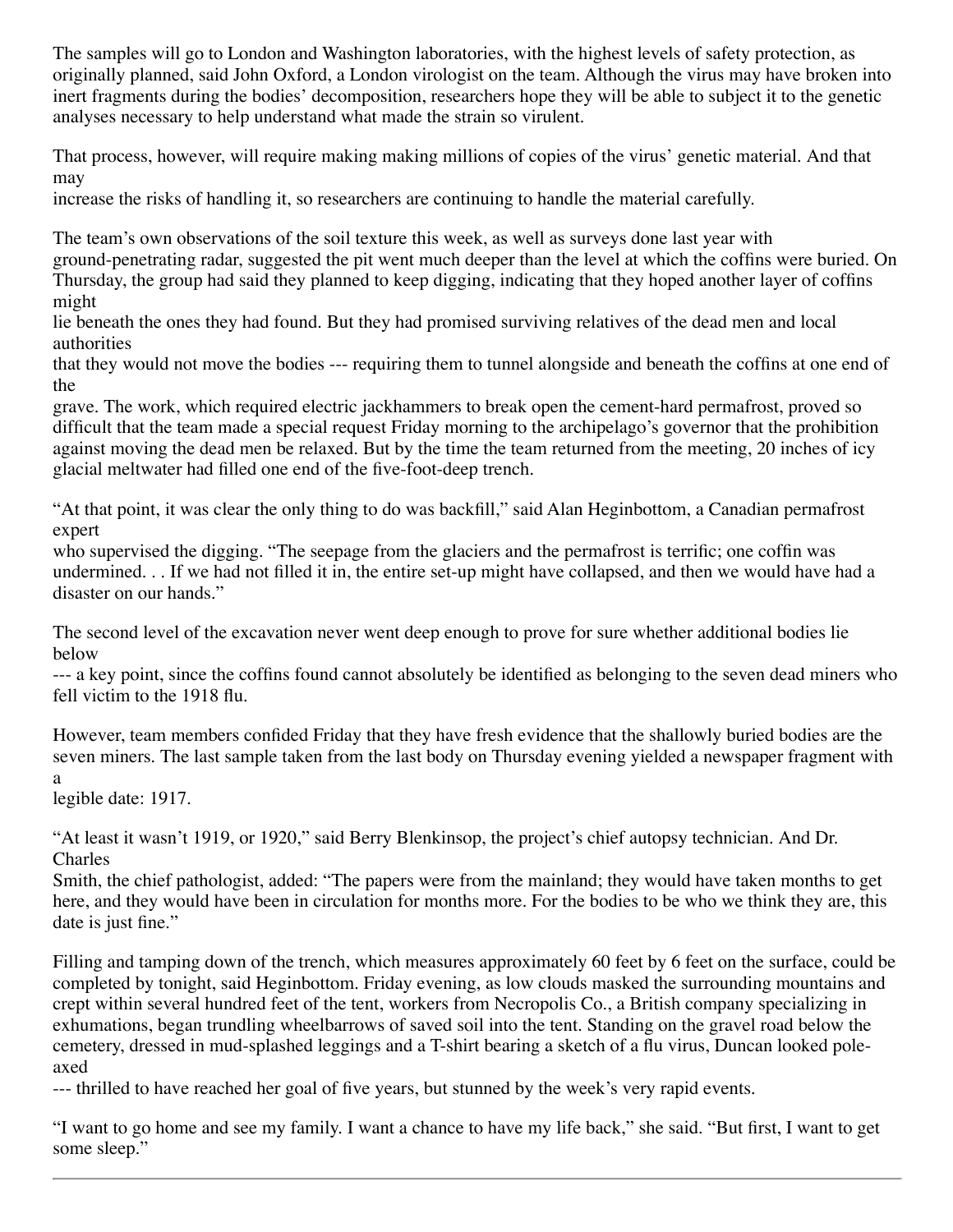© The Atlanta Journal - Constitution Wednesday, 09/02/1998 Section: Features Letter: F Page: 7 Words: 315

#### **Norwegian town an oasis of culture in frozen north**

By M.A.J. McKenna/Staff

Longyearbyen, Norway -

The high Arctic valley that has played host for two weeks to the 1918 flu research team is a peculiar place to search

for one of the world's worst killers.

The university campus boasts the northernmost Internet server on the planet. A restaurant in this town of 1,200 belongs to the Chaine des Rotisseurs gourmet society; its wine cellar offers a premier cru Sauternes and \$450 Chateau Margaux. The hotel in which the flu team is staying was built for the U.S. delegation to Lillehammer, then

moved to this island; its TV system runs "Seinfeld" --- in Norwegian --- and "Tales From the Crypt."

Two mountain passes south of town gleam white with glaciers. The daily breakfast buffet includes caviar, three kinds of herring and mushroom-brown, chewy smoked seal. And one week after the end of the midnight sun, the street lamps have just been turned on again; at 1 a.m., the sky is so bright, car headlights are not needed.

Except, perhaps, to give early warning to wildlife on the road. Traffic signs bearing the international symbol for caution depict the profile of a polar bear. Several years ago, a university student was killed by a bear on the plateau

above the town. Since then, no one leaves the town borders --- or in winter, walks the half-mile between upper town

and lower --- without a rifle slung over one shoulder.

The weather itself is also life-threatening: changing quickly from balmy 50-degree sunlight to bone-chilling 30-degree fog. The conditions posed a challenge for the expedition. The dig's uniform, peeking out at almost every

wrist and neckline, is a navy wool undershirt.

Except for expedition leader Kirsty Duncan, who is so well-known residents offer her rides to the dig, the crew has little contact with town society.

"People support what they are doing, but people are mostly quite busy," said Marianna Andersen of Svalbard's tourist bureau.

© The Atlanta Journal - Constitution Wednesday, 09/02/1998 Section: Features Letter: F Page: 7 Words: 472

## **Flu study team remains optimistic International scientists are still hopeful Arctic research will help them combat future epidemics.**

By M.A.J. McKenna/Staff